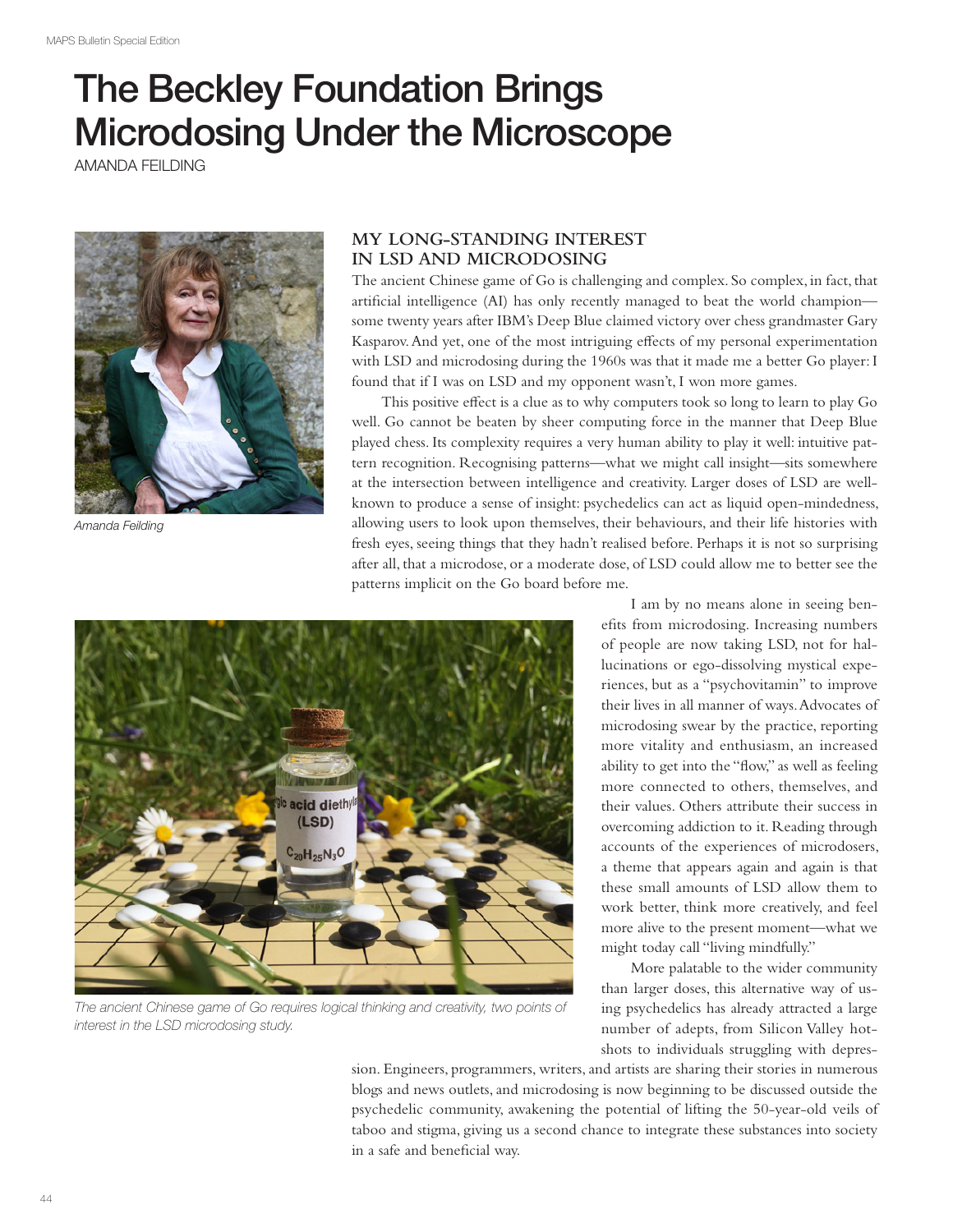In spite of its increasing number of adherents, all of the current evidence on LSD microdosing is anecdotal in nature. There are no published scientifc studies exploring the mechanisms of action, benefts, or possible side-efects of the practice. And it is precisely because of this increasing number of adherents that scientifc research is now all the more urgent.

## **THE WORLD'S FIRST MICRODOSING STUDIES**

Since fnally succeeding in carrying out the frst brain imaging study with LSD in 2016, I have been wanting to extend our LSD research to include the microdosing phenomenon. As part of the Beckley/Imperial Research Programme, we are developing a protocol to investigate the physiological and psychological efects of repeated microdosing, with a particular focus on cognitive functions, creativity, and mood.

We will give four dozen participants eight treatments over a period of four weeks: twice-weekly microdoses of LSD or a placebo. As well as measuring microdose-induced changes in brain activity using EEG, we will assess the claims made by the microdosing community via the use of subjective reports, questionnaires, and tasks. Particular focus will be given to mood enhancement, cognitive fexibility, creativity, and both emotional and intellectual insight (such as the ability to resolve long-standing emotional or work-related problems).

Many of the advocates of LSD microdosing—especially those working in artistic and technological felds—are most attracted by its positive impact on creativity and insight. But capturing a moment of insight, rather than relying on self-reported judgments, presents a considerable challenge. In facing this challenge, I was inspired by my personal experience as a Go player, which I was passionate about in the 1960s and 1970s. To win at Go, players must spot opportunities and weaknesses emerging in the constantly changing pattern of black and white stones on the board. Rather than relying on well-known sequences, or planning multiple moves ahead, top players intuit their way through the game, fusing logical thinking and creativity. For these reasons, Go allows us to measure intuition and the sense of insight that Aha! moment of sudden clarity—in a new way.

On each microdosing day, alongside sub-

jective reports, questionnaires, and formal tasks, participants will play a computerized Go game, to investigate creativity and intuitive thinking. As Go uses a well-established ranking system, a Go-playing AI is able to measure its human opponent's ability, and hopefully give us a simple outcome measure of how good their Go playing is.

## **THE BECKLEY FOUNDATION LSD RESEARCH PROGRAMME**

I founded the Beckley Foundation 20 years ago, with the aim of researching the underlying mechanisms and potential beneficial applications of psychedelics for the improvement of the health, happiness, and well-being of humanity. This necessitated a focus on global drug policy reform to help overcome the deeply ingrained taboo on psychoactive compounds. It's been a long and hard struggle, but the gates are fnally opening and we are now witnessing a renaissance in psychedelic science. Eminent academic institutions such as Imperial College London, Johns Hopkins, and NYU are beginning to demonstrate the incredible potential of psychedelic-assisted psychotherapy to treat mental illness.

The collaboration I set up with David Nutt and Imperial College in 2009 has provided invaluable insights into the mechanisms of action of LSD and other psychedelics such as psilocybin. Our results revealed how these compounds reduce neural activity within the brain's "Default Mode Network"—where overactivity has been linked to the rumination and repetitive negative thinking characteristic of depression and addiction as well as a dramatic increase in connectivity between brain regions that do not normally communicate with each other. Might this point towards an explanation of why microdosing is



The Mystical Experience Web by Leor Roseman.

said to heighten creativity and improve mood? It is too early to say for certain, but it warrants further investigation.

Our research has also demonstrated that the quality of the acute psychedelic experience plays a key role in the healing process. We found a strong link between the experience of "ego dissolution," or "mystical" quality of an LSD trip, and its efficacy